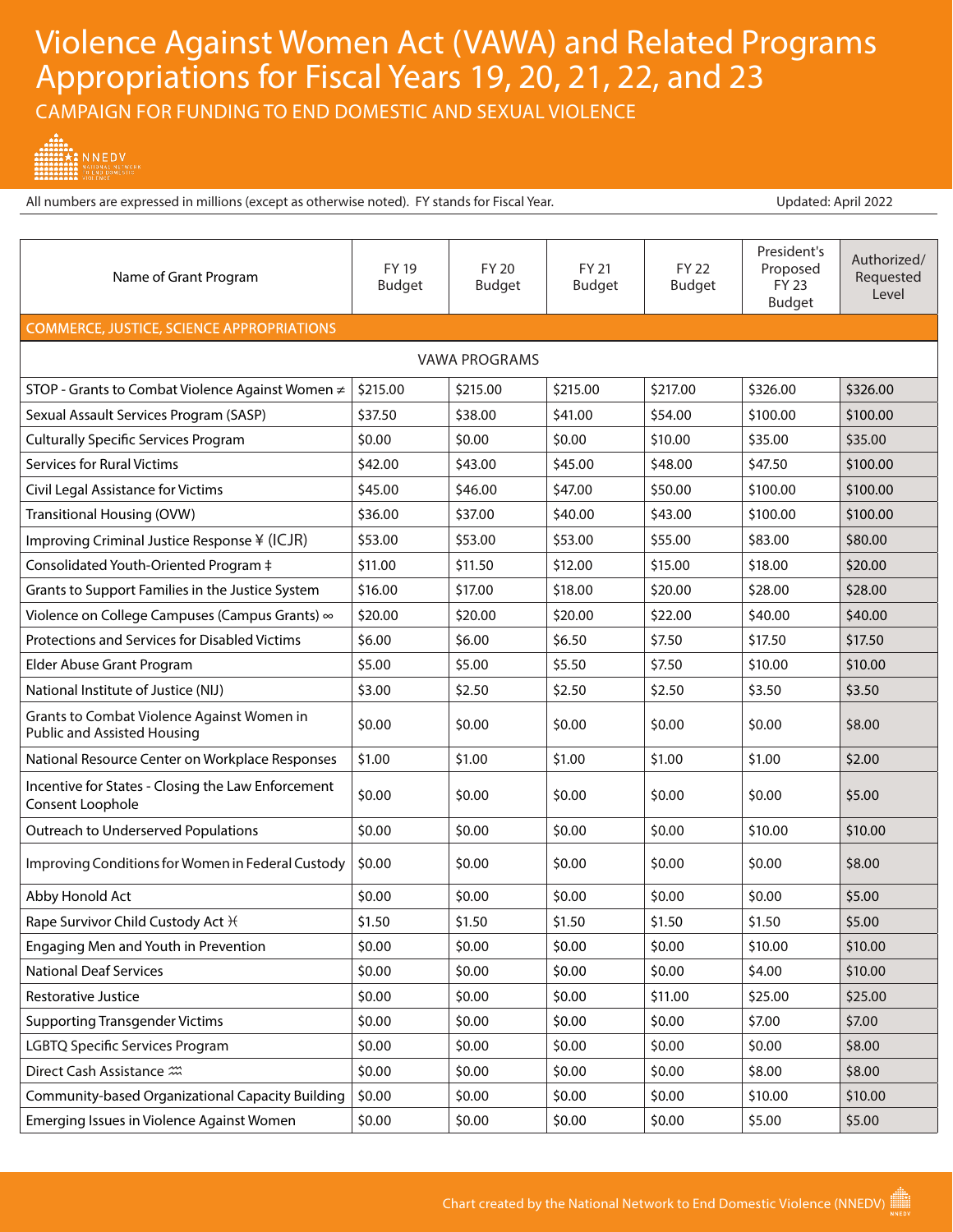### VAWA and Related Programs Appropriations for Fiscal Years 19, 20, 21, 22, and 23

Campaign for Funding to End Domestic and Sexual Violence

| Name of Grant Program                                                                    | <b>FY 19</b><br><b>Budget</b> | FY 20<br><b>Budget</b> | <b>FY 21</b><br><b>Budget</b> | <b>FY 22</b><br>Budget | President's<br>Proposed<br>FY 23<br>Budget | Authorized/<br>Requested<br>Level |  |
|------------------------------------------------------------------------------------------|-------------------------------|------------------------|-------------------------------|------------------------|--------------------------------------------|-----------------------------------|--|
|                                                                                          |                               | VAWA PROGRAMS, CONT.   |                               |                        |                                            |                                   |  |
| Grants to State and Tribal Courts to Implement<br><b>Protection Order Pilot Programs</b> | \$0.00                        | \$0.00                 | \$0.00                        | \$0.00                 | \$0.00                                     | \$10.00                           |  |
| Tribal Special Assistant United States Attorneys                                         | \$0.00                        | \$0.00                 | \$0.00                        | \$3.00                 | \$3.00                                     | \$4.00                            |  |
| <b>Tribal Jurisdiction</b>                                                               | \$4.00                        | \$4.00                 | \$4.00                        | \$5.50                 | \$5.50                                     | \$25.00                           |  |
| <b>Tribal Access Program</b>                                                             | \$0.00                        | \$0.00                 | \$0.00                        | \$3.00                 | \$0.00                                     | \$6.00                            |  |
| Nat'l Clearinghouse on Sexual Assault of American<br>Indian and Alaska Native Women      | \$0.50                        | \$0.50                 | \$0.50                        | \$0.50                 | \$0.50                                     | \$2.00                            |  |
| Research on Violence Against Indian Women                                                | \$1.00                        | \$1.00                 | \$1.00                        | \$1.00                 | \$1.00                                     | \$1.00                            |  |
| National Tribal Sex Offender Registry                                                    | \$0.00                        | \$0.00                 | \$0.00                        | \$0.00                 | \$0.00                                     | \$1.00                            |  |
| VAWA CJS Total ^                                                                         | \$497.50                      | \$502.00               | \$513.50                      | \$578.00               | \$1.00b                                    | \$1.13 <sub>b</sub>               |  |
|                                                                                          |                               |                        |                               |                        |                                            |                                   |  |
| VICTIMS OF CRIMES ACT (VOCA)                                                             |                               |                        |                               |                        |                                            |                                   |  |

| <b>VOCA FUND CAP ¶</b>                                                  | \$3.50 <sub>b</sub> | \$2.64b   | \$2.015b  | \$2.60 <sub>b</sub> | \$1.75b        | \$2.65 <sub>b</sub> |  |
|-------------------------------------------------------------------------|---------------------|-----------|-----------|---------------------|----------------|---------------------|--|
| <b>Tribal Funding Stream</b>                                            | (5175.00)           | (5132.00) | (5100.75) | (5130.00)           | (587.50)       | (10%)               |  |
| Transfer to VAWA                                                        | (5497.00)           | (5435.00) | (5435.00) | (5575.00)           | (50.00)        | (50.00)             |  |
| Victim Compensation/Other Statutory &<br>Administrative Spending (est.) | (5400.00)           | (5400.00) | (5390.00) | (5445.00)<br>(est)  | (\$385.00) est | (5385.00)<br>(est)  |  |
| State Victim Assistance Grants                                          | \$2.42 <sub>b</sub> | \$1.67b   | \$1.09b   | \$1.45b (est)       | \$1.25b (est)  | \$2.00 <sub>b</sub> |  |

| LABOR, HEALTH AND HUMAN SERVICES, AND EDUCATION APPROPRIATIONS                                                                |          |          |          |          |          |          |  |  |
|-------------------------------------------------------------------------------------------------------------------------------|----------|----------|----------|----------|----------|----------|--|--|
| ADMINISTRATION FOR CHILDREN AND FAMILIES                                                                                      |          |          |          |          |          |          |  |  |
| Family Violence Prevention and Services Act (FVP-<br>SA)°/Domestic Violence Shelters                                          | \$164.50 | \$175.00 | \$182.50 | \$195.00 | \$492.00 | \$500.00 |  |  |
| Supporting a Culturally Specific Public Health<br>Approach for Survivors of Domestic Violence and<br>Sexual Assault (CSPHA) # | \$0.00   | \$0.00   | \$0.00   | \$5.00   | \$0.00   | \$35.00  |  |  |
| National Domestic Violence Hotline**                                                                                          | \$10.25  | \$12.00  | \$13.00  | \$15.50  | \$27.00  | \$27.00  |  |  |
| Sexual Assault Technical Assistance Initiative                                                                                | \$0.00   | \$0.00   | \$0.00   | \$0.00   | \$0.00   | \$5.00   |  |  |
| <b>CENTERS FOR DISEASE CONTROL</b>                                                                                            |          |          |          |          |          |          |  |  |
| Rape Prevention and Education                                                                                                 | \$49.40  | \$50.75  | \$51.75  | \$56.75  | \$101.75 | \$101.75 |  |  |
| DELTA - Preventive Health Enhancement and<br>Leadership Through Alliances°                                                    | \$5.50   | \$5.50   | \$5.50   | \$5.50   | \$10.50  | \$26.00  |  |  |
| Preventive Health and Health Services Block Grant<br>(PHHSBG) Sex Offense Set-Aside ∆                                         | \$7.00   | \$7.00   | \$7.00   | \$7.00   | \$7.00   | \$7.00   |  |  |
| VAWA Preventative Health Programs »                                                                                           | \$0.00   | \$0.00   | \$0.00   | \$0.00   | \$0.00   | \$49.00  |  |  |
| Bree's Law                                                                                                                    | \$0.00   | \$0.00   | \$0.00   | \$0.00   | \$0.00   | \$8.00   |  |  |
| OFFICE ON WOMEN'S HEALTH                                                                                                      |          |          |          |          |          |          |  |  |
| Violence Against Women Health Initiative                                                                                      | \$3.10   | \$4.00   | \$7.10   | \$9.10   | \$5.10   | \$20.00  |  |  |
| L-HHS Total                                                                                                                   | \$239.75 | \$254.25 | \$266.85 | \$293.85 | \$643.35 | \$778.75 |  |  |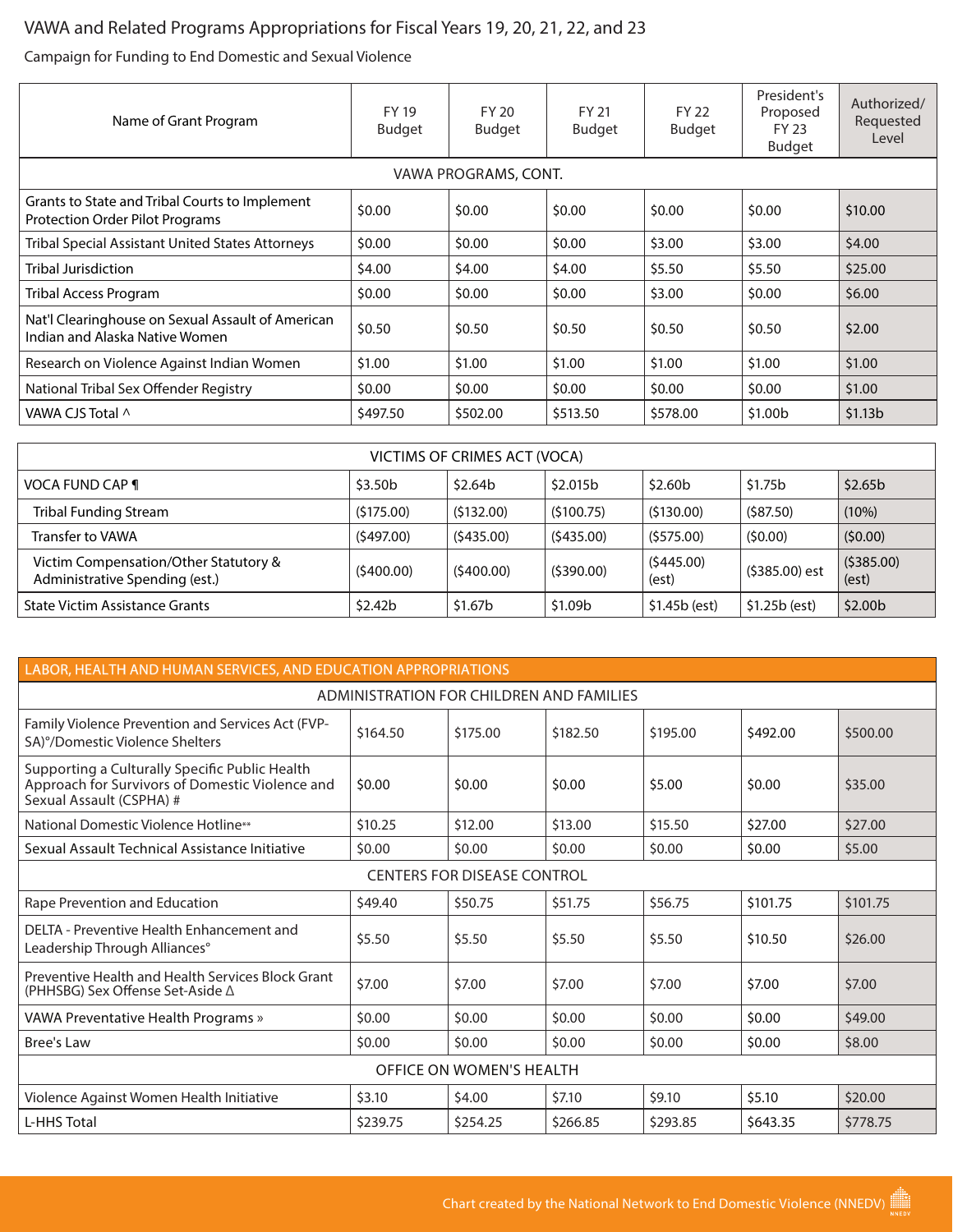#### VAWA and Related Programs Appropriations for Fiscal Years 19, 20, 21, 22, and 23

Campaign for Funding to End Domestic and Sexual Violence

| TRANSPORTATION, HOUSING, AND URBAN DEVELOPMENT, AND RELATED AGENCIES APPROPRIATIONS     |                               |                        |                 |                        |                                                         |                                   |  |  |
|-----------------------------------------------------------------------------------------|-------------------------------|------------------------|-----------------|------------------------|---------------------------------------------------------|-----------------------------------|--|--|
| Name of Grant Program                                                                   | <b>FY 19</b><br><b>Budget</b> | FY 20<br><b>Budget</b> | FY 21<br>Budget | <b>FY 22</b><br>Budget | President's<br>Proposed<br><b>FY23</b><br><b>Budget</b> | Authorized/<br>Requested<br>Level |  |  |
| Domestic Violence/Sexual Assault Specific Housing<br>Program (DV/SA Bonus)~             | \$50.00                       | \$50.00                | \$52.00         | \$52.00                | \$52.00                                                 | \$75.00                           |  |  |
| Ensuring Compliance and Implementation of VAWA<br>and Training and Technical Assistance | \$0.00                        | \$0.00                 | \$0.00          | \$0.00                 | \$0.00                                                  | \$15.00                           |  |  |
| T-HUD Total                                                                             | \$50.00                       | \$50.00                | \$52.00         | \$52.00                | \$52.00                                                 | \$90.00                           |  |  |

| <b>DEPARTMENT OF HOMELAND SECURITY</b>                           |                               |                               |                        |                        |                                                  |                                   |  |
|------------------------------------------------------------------|-------------------------------|-------------------------------|------------------------|------------------------|--------------------------------------------------|-----------------------------------|--|
| Name of Grant Program                                            | <b>FY 19</b><br><b>Budget</b> | <b>FY 20</b><br><b>Budget</b> | <b>FY 21</b><br>Budget | <b>FY 22</b><br>Budget | President's<br>Proposed<br><b>FY23</b><br>Budget | Authorized/<br>Requested<br>Level |  |
| U.S. Citizenship and Immigration Services VAWA,<br>T, & U Unit   | \$0.00                        | \$0.00                        | \$0.00                 | \$0.00                 | \$0.00                                           | \$15.00                           |  |
| U.S. Citizenship and Immigration Services Backlog<br>Reduction 3 | \$0.00                        | \$0.00                        | \$0.00                 | \$275.00               | \$389.30                                         | \$400.00                          |  |
| <b>DHS Total</b>                                                 | \$0.00                        | \$0.00                        | \$0.00                 | \$275.00               | \$389.30                                         | \$415.00                          |  |

PLEASE NOTE: This chart will continue to be updated throughout the Appropriations process. Updates at www.nnedv.org/funding.

≠ In the STOP program, we call on Congress to prioritize newly allocated funding to invest in victim services, especially culturally specific programs. Additionally, we call on Congress to prioritize funding for tribes and state, territorial, and tribal coalitions. Increased funding allocated for STOP may be used for Kayden's Law.

¥ ICJR was formerly named the Grants to Encourage Arrest Program (GTEAP). Since FY 12, Congress has included an additional set aside to address homicide reduction. The FY 22 Budget included set asides to address homicide reduction and lethality assessments. The Presidents Budget proposal for FY 23 includes a set aside up to \$4 million for a homicide reduction initiative, up to \$8 million for a domestic violence firearms lethality reduction initiative, \$25 million for an initiative to promote effective policing and prosecution responses to domestic violence, dating violence, sexual assault, and stalking, including evaluation of the effectiveness of funded interventions; and \$3 million for an initiative to enhance prosecution and investigation of online abuse and harassment.

‡ VAWA 2013 consolidated youth and prevention programs into two programs (CHOOSE and SMART), which have been further consolidated via appropriations for the past several years. The FY 22 Budget included a \$3 million set aside for engaging men and youth in prevention.

∞ The FY 22 Budget and the President's proposed budget includes a set aside for Historically Black Universities and Colleges (HBCUs), Hispanic Serving Institutions, and Tribal colleges, which the victim advocacy community supports.

 $H$  The Rape Survivors Child Custody Act boosts VAWA funding for states that allow for individuals to petition for the termination of parental rights based on clear & convincing evidence that a child was conceived through rape.

 $\hat{m}$  The President's FY 23 proposed budget includes \$8 million for a new initiative to provide direct cash assistance to victims.

^ VOCA transfers to VAWA. In FY 16-FY 22 Congress transferred money from VOCA to VAWA (FY 16 - \$379 million, FY 17 - \$326 million, FY 18 - \$492 million, FY 19 - \$497.50, FY 20 - \$435 million, FY 21 - \$435 million, FY 22 - \$575 million). The President's FY 23 budget proposes ceasing the practice of transferring VOCA funds to pay for VAWA.